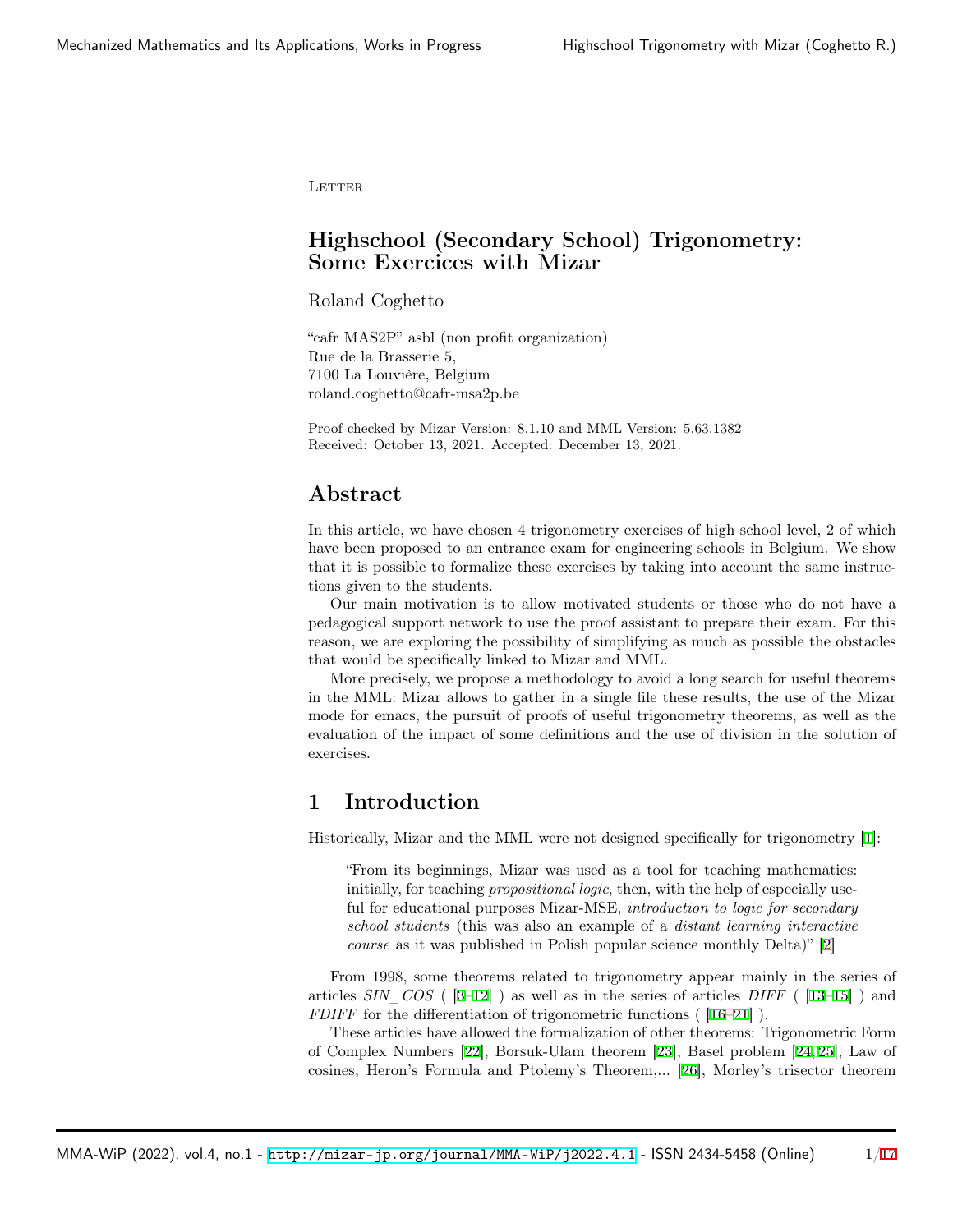[[27\]](#page-11-5), Extended Law of sines [[28\]](#page-11-6), Model of euclidean plane (in Tarski plane geometry)

[[29\]](#page-11-7), Leibniz's Series for Pi [\[30](#page-11-8)], Routh's, Menelaus' and Generalized Ceva's Theorems

[[31\]](#page-11-9), Niven's theorem [[32\]](#page-11-10), Primitive Roots of Unity and Cyclotomic Polynomials [[33](#page-11-11)],. . .

Trigonometry has several entries in the MSC2020<sup>[1](#page-1-0)</sup> (Mathematics Subject Classification). For example, *Trigonometric and exponential sums, general* (11L03), *Exponential and trigonometric functions*(33B10) and *Plane and spherical trigonometry (educational aspects)*(97G60).

In this article we focus on trigonometry studied in high school and mainly the last years as well as exercises for the engineering entrance exam.

We hope to show that some exercises could be accessible to students using Mizar on a PC, in combination with the Emacs extension for Mizar [[34\]](#page-11-12).

However, there are some limitations to letting students be autonomous with Mizar. Indeed, it seems necessary to select some exercises that will be presented to the students.

This limitation is mainly due to some obstacles that may appear for the student: lack of MML theorems ready for direct use, lack of knowledge of some subtleties of the Mizar language, lack of understanding of algebraic reductions that Mizar performs or not.

Moreover, the current feature, present in some proof assistants, of obtaining a result when dividing by 0 can destabilize and lead to mathematically false results, as it will be discussed in a later section. Nevertheless, this difference with respect to mathematics can be contextualized in order not to lose the potential benefits of using a proof assistant.

In spite of this, this article hopes to show that it is possible to formalize a certain category of trigonometry exercises but also to parameterize the presentation of the theorems.

For example, one difficulty is the complexity of exploring MML. It is possible to reduce this search complexity manually.

Indeed, the student is not obliged to navigate through the whole MML to find the theorems needed to justify the proofs. It is possible to group them in a file prepared by the teacher.

Moreover this file can also contain justifications which are necessarily trivial but which are distributed in other articles of the MML but which do not concern directly the trigonometric functions: for example algebraic simplifications. Thus, the student can find the justification more easily, because he does not know whether Mizar will automatically perform a purely algebraic justification or not.

For autonomous students, particularly motivated and aware of the current limitations of the system, it is also possible to do without the teacher who would have prepare the synthesis of the formulas to be used: he could theoretically solve the exercises by directly using the MML. In the examples we present, the steps follow essentially the same steps as those in the solutions proposed by high school teachers or exam testers.

# 2 Motivations

In Belgium, trigonometry is a subject taught in secondary school. The exercises proposed in this article will be at the level of the last years or at the level of an entrance exam for civil engineering studies.

In the case of these entrance exams, all students are tested in writing on the various subjects mathematical subjects that make up the entrance examination. These evaluations take the form of four tests of two to three hours in length (trigonometry and numerical calculation, analytical and synthetic geometry algebra, mathematical analysis) organized in two consecutive days.

<span id="page-1-0"></span><sup>1</sup>https://zbmath.org/classification/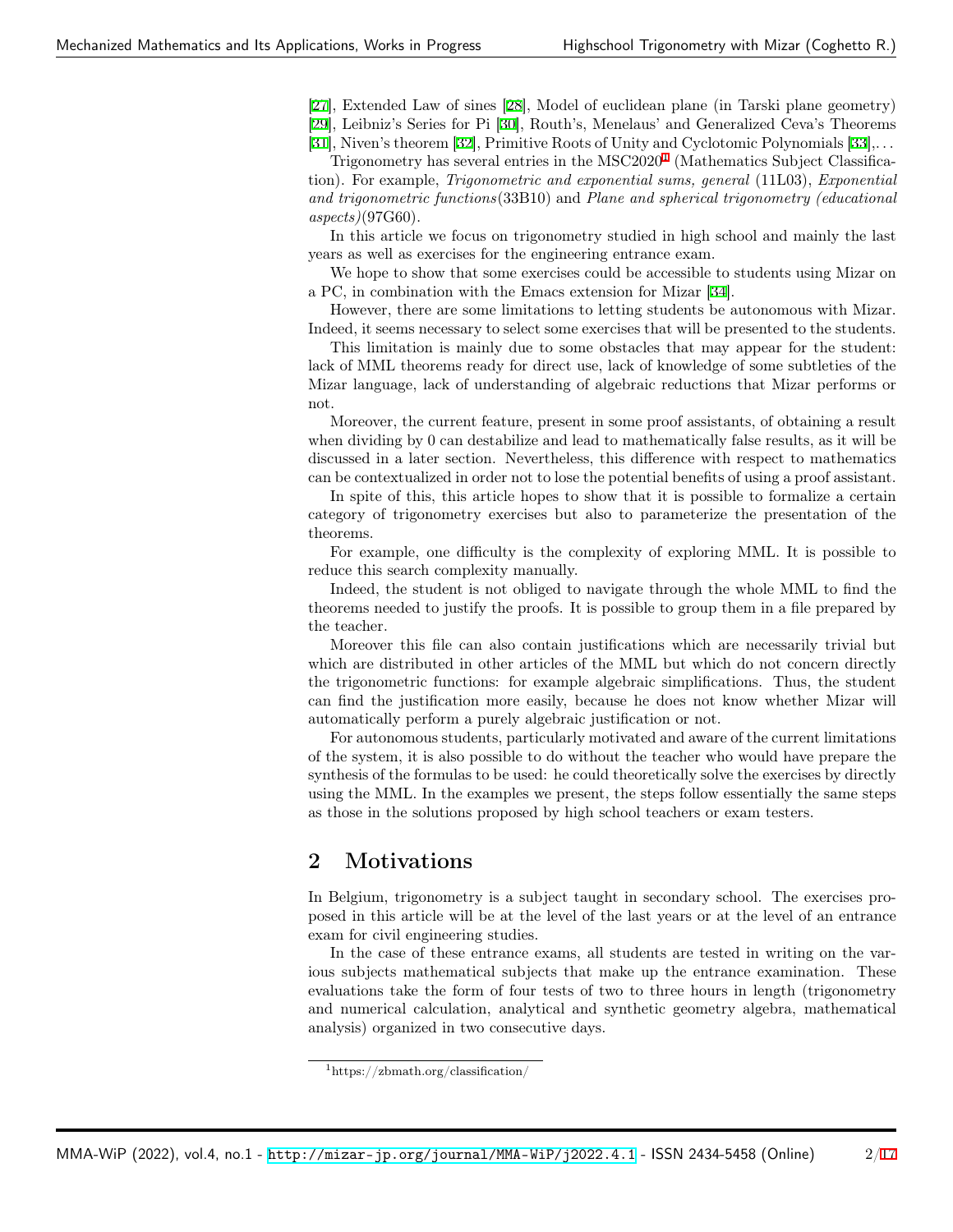The five disciplines that make up the subject matter of the exam include essentially the mathematics program of the three higher classes (strong mathematics) of the (strong mathematics) of secondary education: Algebra, Analysis, Geometry, Analytical Geometry, and Trigonometry.

The exam questions of the previous years are made public as well as some solutions  $[35, 36]$  $[35, 36]$  $[35, 36]$  $[35, 36]$ .

The purpose of this article is not to check whether the statements are correct or not. Our main goal is to evaluate the possibility to formalize, thanks to Mizar and MML, some exercises or exam questions in trigonometry. This formalization must be of a level, not of a mathematical researcher but of a level accessible to a secondary school teacher and/or a student.

We hope to increase the interest of high school teachers on the usefulness of using a proof assistant in this subject and to allow students, who would not have easy access to a pedagogical support network, to be autonomous in the understanding of some school or exam exercises.

To try to achieve this goal, we started with the following questions: Is it possible to formalise certain exercises or exam questions using Mizar and MML ? what are the limitations and obstacles of Mizar and MML ? can solutions be found to these limitations and obstacles ? and why use Mizar ?

For this last question, our answer is that it is also possible to explore trigonometry exercises with other proof assistants. But after some personnal experimentation, Mizar [\[37](#page-11-15)] seems to be suitable for the achievement of our main goal with three useful advantages:

- Mizar is a 'declarative' proof assistants (as opposed to the 'procedural' proof assistants) [\[38](#page-11-16)].
- Mizar allow Structured proofs [[39\]](#page-11-17):

"Structured Proofs.. Structured proofs allow a high degree of generality and control without sacrificing readability. Mizar is the canonical structured proof language and Isar is another prominent example. Structured features can include fact naming, function definitions, declarative block structure, and explicit syntax for low-level proof steps." [\[40](#page-11-18)]

• Emacs extension for Mizar [\[34](#page-11-12)].

## 3 Trigonometric questions

The particular choice of the following questions was influenced as much by the clear and explicit instructions as by the statements already introduced and formalised in the current MML.

The main instructions are [\[41](#page-12-0), [42](#page-12-1)]:

- Knowledge of the classical special values of trigonometric and cyclometric functions
- Knowledge and application of the formulae giving:
	- sin(*−a*), cos(*−a*), tan(*−a*);
	- $-\sin(\pi \pm a), \cos(\pi \pm a), \tan(\pi \pm a);$
	- $-\sin(\frac{\pi}{2} \pm a), \cos(\frac{\pi}{2} \pm a), \tan(\frac{\pi}{2} \pm a);$
	- $-\sin(a \pm b), \cos(a \pm b), \tan(a \pm b), \sin(2a), \cos(2a), \tan(2a);$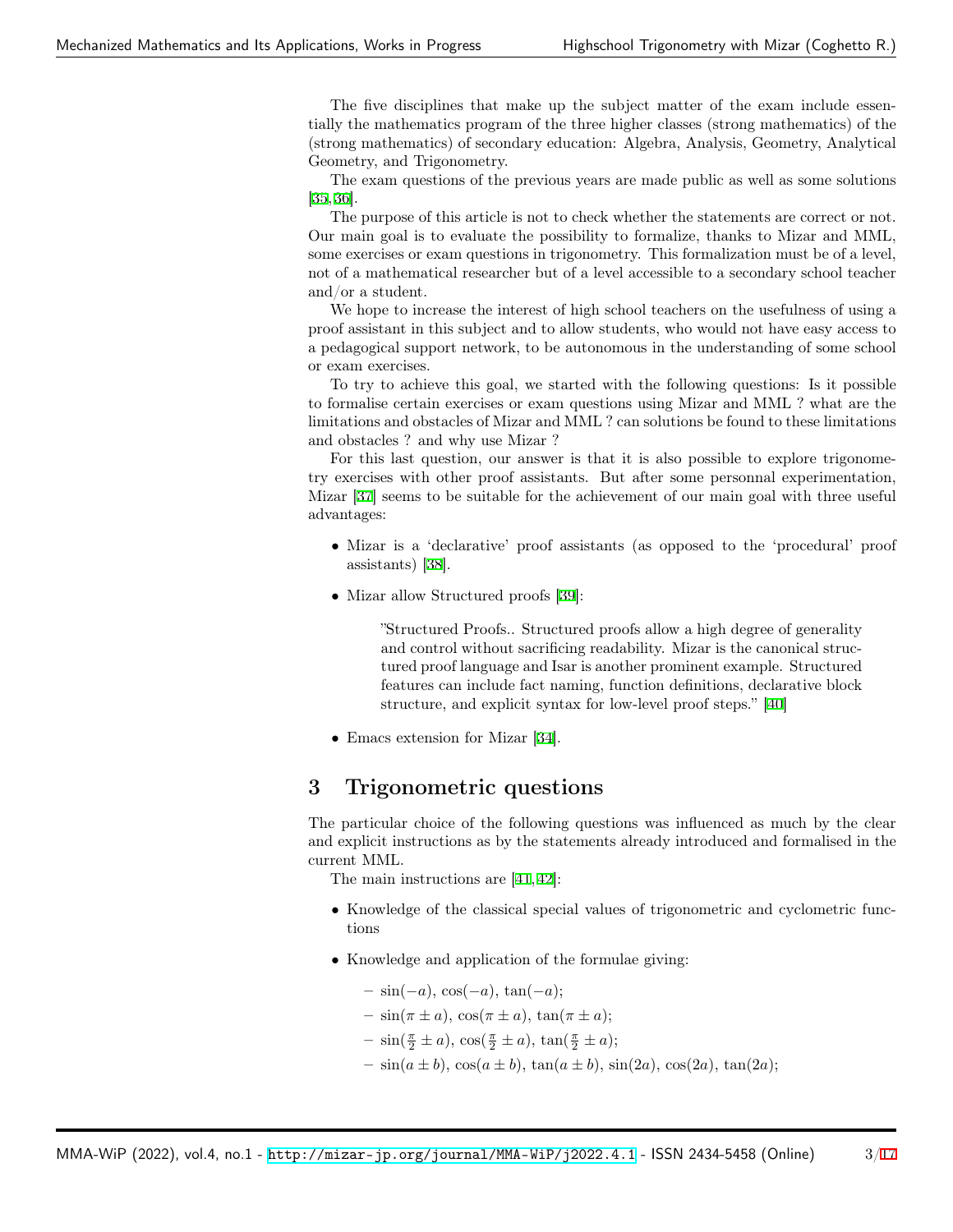- $-\sin p \pm \sin q$ ,  $\cos p \pm \cos q$ ;
- $-1 \pm \cos(2a);$
- $-\sin a$ ,  $\cos a$ ,  $\tan a$  as a function of  $\tan \frac{a}{2}$ .
- The solution of the questions requires only the use of the above trigonometric formulae.
- Any other trigonometric formula used must be demonstrated.

The statements are

- Q1 If  $C = (cos(x))^2 2 * cos(a) * cos(x) * cos(a+x) + (cos(a+x))^2$  et  $D = (cos(x))^2 2 * sin(a) * cos(x) * sin(a + x) + (sin(a + x))^2$ 
	- Q1A Show that *C* and *D* are independent of the value of *x*.
	- Q1B Show that  $C + D = 1$
- Q2 Show that  $\sin(78^\circ) \sin(18^\circ) + \cos(132^\circ) = 0$
- Q3 (Question 2. Exam Septembrer 1999 [\[41](#page-12-0)])

Show that, if  $a + b + c = \pi$  then  $\sin a - \sin b + \sin c = 4 \sin \frac{a}{2} \cos \frac{b}{2} \sin \frac{c}{2}$ 

Q4 (Question 2. Exam - July 2018 [\[42](#page-12-1)]) Prove that if *A*, *B* and *C* are three strictly positive angles such that  $A + B + C = \frac{\pi}{2}$  then

 $\tan A \tan B + \tan B \tan C + \tan A \tan C = 1$ 

## 4 Exploring

In this exploration phase, we use the 'mmlreference' tool to locate and identify the definitions present in the MML and interesting in this stage, namely: sin, cos and  $tan<sup>2</sup>$  $tan<sup>2</sup>$  $tan<sup>2</sup>$ . It appears that the MML contains 2 definitions of sin, cos and tan:

<span id="page-3-1"></span>Listing 1. SIN COS:def 16

definition func sin *−*> Function of REAL, REAL means *:: SIN\_COS:def 16*

reserve d for Real;

for d holds it.d =  $Im(Sum(d**i*)$  ExpSeq)); end;

> which is the imaginary part of the Taylor series expansion of the well-known Euler formula:

$$
\sin : \mathbb{R} \to \mathbb{R} : x \mapsto \Im \sum_{n=0}^{+\infty} \frac{(ix)^n}{n!} (= \Im e^{(ix)})
$$

The following function is used to obtain the value at a point of  $\mathbb R$  of the function sin, defined previously.

<span id="page-3-0"></span><sup>2</sup>MIZAR Forum: Kazuhisa NAKASHO, 2 apr 2020, 'New URL of Mizar Reference Tool'. (https://mimosa-project.github.io/mmlreference/current/)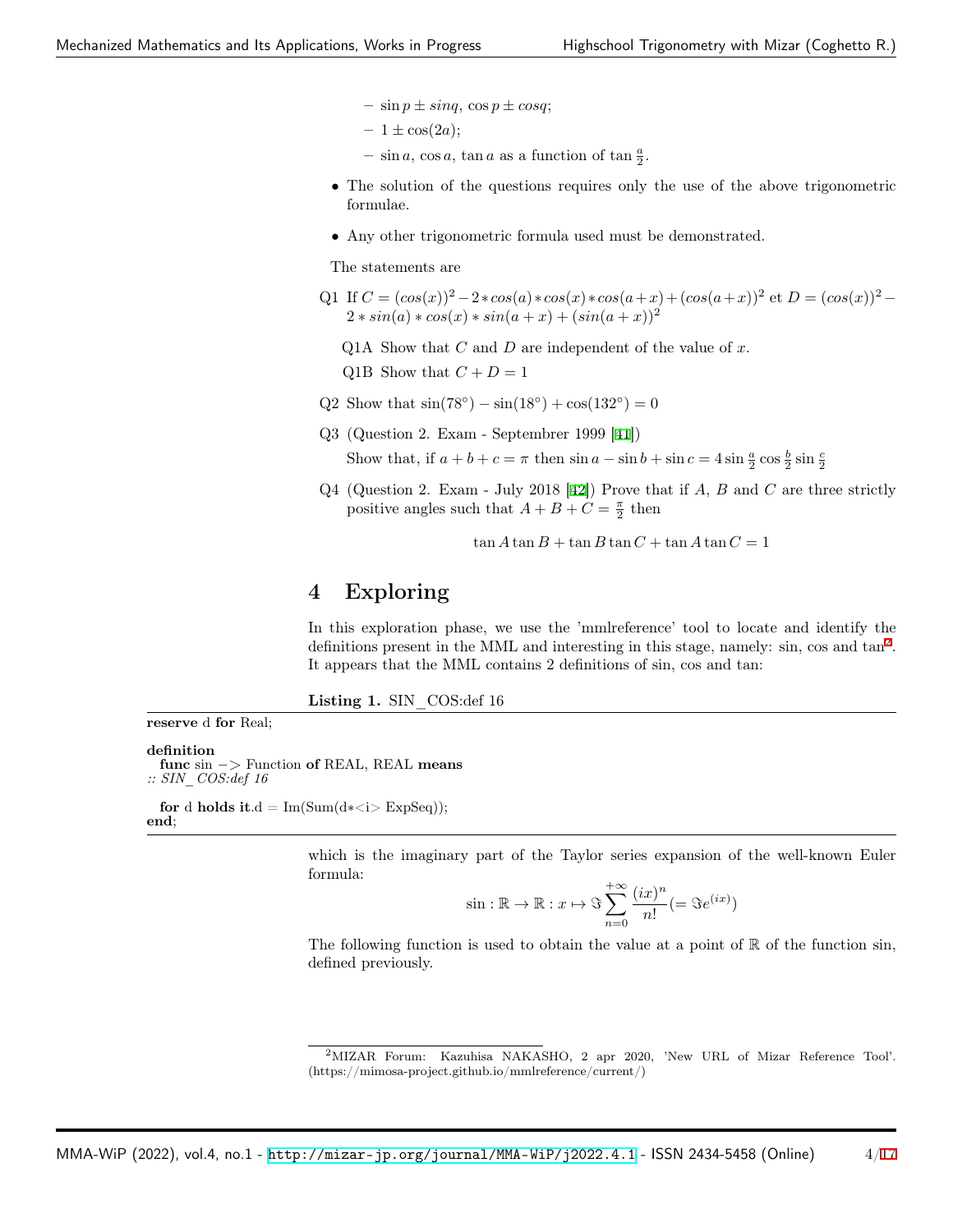<span id="page-4-3"></span>Listing 2. SIN\_COS:def 17

definition let th be Real; func sin th *−*> number equals *:: SIN\_COS:def 17* sin.th; end;

<span id="page-4-5"></span>Listing 3. SIN COS:def 18

reserve d for Real;

definition

func cos *−*> Function of REAL, REAL means *:: SIN\_COS:def 18*

for d holds it.d =  $Re(Sum(d * *i* > ExpSeq));$ end;

which is the real part of the Taylor series expansion of the well-known Euler formula:

$$
\cos: \mathbb{R} \to \mathbb{R}: x \mapsto \Re \left( \sum_{n=0}^{+\infty} \frac{(ix)^n}{n!} \right) (= \Re e^{(ix)})
$$

The following function is used to obtain the value at a point of  $\mathbb R$  of the function cos, defined previously.

<span id="page-4-4"></span>Listing 4. SIN\_COS:def 19

definition let th be Real; func cos th *−*> number equals *:: SIN\_COS:def 19*  $\cos \overline{th}$ ; end;

The function tan is defined by

<span id="page-4-0"></span>Listing 5. SIN\_COS:def 26

definition

func tan *−*> PartFunc of REAL, REAL equals *:: SIN\_COS:def 26* sin/cos; end;

the domain of definition is given by the following theorem:

<span id="page-4-1"></span>

| Listing 6. BASEL |  | 1:16 |
|------------------|--|------|
|------------------|--|------|

theorem *:: BASEL\_1:16* dom tan = union the set of all ]. *−*PI/2+PI∗i,PI/2+PI∗i .[ where i is Integer;

Another definition of tan is given:

<span id="page-4-2"></span>Listing 7. SIN COS4:def 1

definition let th be Real; func tan(th) *−*> Real equals *:: SIN\_COS4:def 1*  $\sin(\overline{\th})/\cos(\th);$ end;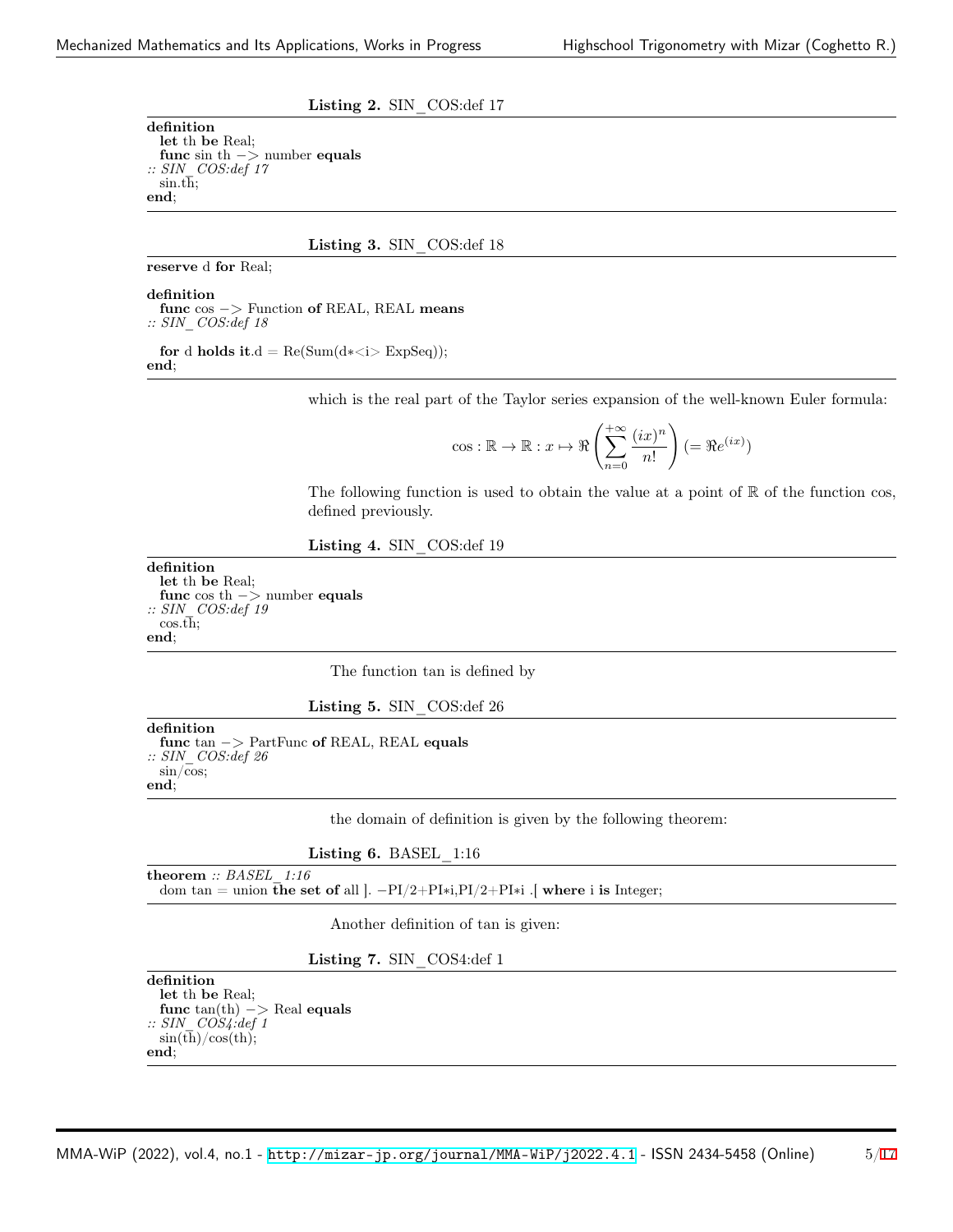these two definitions coincide on the domain of definition of the function tan defined in  $\text{SIN}$  COS:def 26] (see  $\text{[BASEL}$  1:16]).

Listing 8. SIN COS9:15

| ${\bf theorem} :: SIN \>\>COS9:15$ |                                                                 |  |
|------------------------------------|-----------------------------------------------------------------|--|
|                                    | for x be Real st cos.x $\langle 0 \rangle$ holds tan.x = tan x; |  |

but,  $[\text{SIN\_COS4:def 1}]$  is also defined for  $th = \frac{\pi}{2} + k\pi$ ,  $k \in \mathbb{Z}$ . In this case, in this MML version, see [\[TANERROR - abstract](#page-12-2)]

$$
\tan(\frac{\pi}{2} + k\pi) =_{Mizar} 0
$$

We discuss this result in a later section.

This version of the MML contains most of the results contained in the resolution instructions.

For clarity, we have added 4 results that were not in the MML. (see ADDEN-DUM.MIZ).

We chose theorems with definitions of "sin", "cos" and "tan" (SIN\_COS:def 17], [[SIN\\_COS:def 19\]](#page-4-4), [[SIN\\_COS4:def 1\]](#page-4-2)), which seemed more numerous than those with definitions [\[SIN\\_COS:def 16](#page-3-1)][[SIN\\_COS:def 18\]](#page-4-5)[\[SIN\\_COS:def 26](#page-4-0)]. This choice is arbitrary.

Here are the different results already contained in the MML. Some results have been added (ADDENDUM file).

• Specific value of trigonometric functions:

 $\sin(0), \cos(0), \sin(\frac{\pi}{2}), \cos(\frac{\pi}{2}), \sin(\pi), \cos(\pi), \sin(2\pi), \cos(2\pi)$  (in SIN\_COS [[3\]](#page-9-2)),  $\sin(\frac{\pi}{4}), \cos(\frac{\pi}{4}), \sin(\pi), \cos(\pi)$  (in SINCOS10 [[12](#page-10-0)]),  $\sin(\frac{\pi}{4}), \cos(\frac{\pi}{4}), \sin(\frac{3\pi}{4}), \cos(\frac{3\pi}{4})$  $(\text{in INTEGRA8 [43]}), \sin(\frac{4\pi}{3}), \cos(\frac{4\pi}{3}), \sin(\frac{5\pi}{3}), \cos(\frac{5\pi}{3}) (\text{in NIVEN [32]}), \sin(\frac{\pi}{3}),$  $(\text{in INTEGRA8 [43]}), \sin(\frac{4\pi}{3}), \cos(\frac{4\pi}{3}), \sin(\frac{5\pi}{3}), \cos(\frac{5\pi}{3}) (\text{in NIVEN [32]}), \sin(\frac{\pi}{3}),$  $(\text{in INTEGRA8 [43]}), \sin(\frac{4\pi}{3}), \cos(\frac{4\pi}{3}), \sin(\frac{5\pi}{3}), \cos(\frac{5\pi}{3}) (\text{in NIVEN [32]}), \sin(\frac{\pi}{3}),$  $(\text{in INTEGRA8 [43]}), \sin(\frac{4\pi}{3}), \cos(\frac{4\pi}{3}), \sin(\frac{5\pi}{3}), \cos(\frac{5\pi}{3}) (\text{in NIVEN [32]}), \sin(\frac{\pi}{3}),$  $(\text{in INTEGRA8 [43]}), \sin(\frac{4\pi}{3}), \cos(\frac{4\pi}{3}), \sin(\frac{5\pi}{3}), \cos(\frac{5\pi}{3}) (\text{in NIVEN [32]}), \sin(\frac{\pi}{3}),$  $\cos(\frac{\pi}{3}), \sin(\frac{\pi}{6}), \cos(\frac{\pi}{6}), \sin(\frac{2\pi}{3}), \cos(\frac{2\pi}{3})$  (in EUCLID10 [[44\]](#page-12-4)),  $\tan(\frac{\pi}{3})$ ,  $\tan(\frac{\pi}{6})$  (in EUCLID10 [[44\]](#page-12-4));

•  $\sin(-a)$ ,  $\cos(-a)$ ,  $\tg(-a)$ :

sin(*−a*), cos(*−a*) (in SIN\_COS [[3\]](#page-9-2)), tan(*−a*) (in SIN\_COS4, [\[6](#page-10-5)]);

•  $sin(p i \pm a)$ ,  $cos(p i \pm a)$ ,  $tg(p i \pm a)$ :

 $\sin(\pi - a)$ ,  $\cos(\pi - a)$  (in EUCLID10, [\[44](#page-12-4)]),  $\sin(\pi + a)$ ,  $\cos(\pi + a)$  (in SIN COS, [[3\]](#page-9-2)),  $\tan(\pi - a)$  ([\[ADDENDUM:1](#page-6-0)]),  $\tan(\pi + a)$  ([\[ADDENDUM:2\]](#page-6-1))  $\sin(a - \pi)$ ,  $\cos(a - \pi)$  $(in COMPLEX2, |45|);$ 

- $\sin(\pi/2 \pm a), \cos(\pi/2 \pm a), \text{tg}(\pi/2 \pm a)$ :  $\sin(\frac{\pi}{2} - a)$ ,  $\cos(\frac{\pi}{2} - a)$ ,  $\sin(\frac{\pi}{2} + a)$ ,  $\cos(\frac{\pi}{2} + a)$  (in SIN\_COS [[3\]](#page-9-2))  $\tan(\frac{\pi}{2} + a)$ ([[ADDENDUM:4](#page-6-2)]), tan( *<sup>π</sup>* <sup>2</sup> *− a*) ([[ADDENDUM:3\]](#page-6-3))
- $\sin (a \pm b)$ ,  $\cos(a \pm b)$ ,  $\text{tg}(a \pm b)$ ,  $\sin 2a$ ,  $\cos 2a$ ,  $\text{tg}(2a)$ :  $\sin(a+b)$ ,  $\cos(a+b)$  (in SIN COS [[3\]](#page-9-2))  $\sin(a-b)$ ,  $\cos(a-b)$  (in COMPLEX2 [[45\]](#page-12-5)),  $tan(a+b), tan(a-b)$  (in SIN COS4 [[6\]](#page-10-5)),  $sin(2a), cos(2a), tan(2a)$  (in SIN COS5 [[7\]](#page-10-6));
- $\sin p \pm \sin q$ ,  $\cos p \pm \cos q$ :  $\sin p + \sin q$ ,  $\sin p - \sin q$ ,  $\cos p + \cos q$ ,  $\cos p - \cos q$  (in SIN COS4 [\[6](#page-10-5)])
- $\bullet$  1  $\pm$  cos 2a: 1+cos(2*a*) <sup>2</sup>/<sub>2</sub><sup>os(2*a*)</sup>, <sup>1−cos(2*a*)</sup> (in SIN\_COS5 [\[7](#page-10-6)])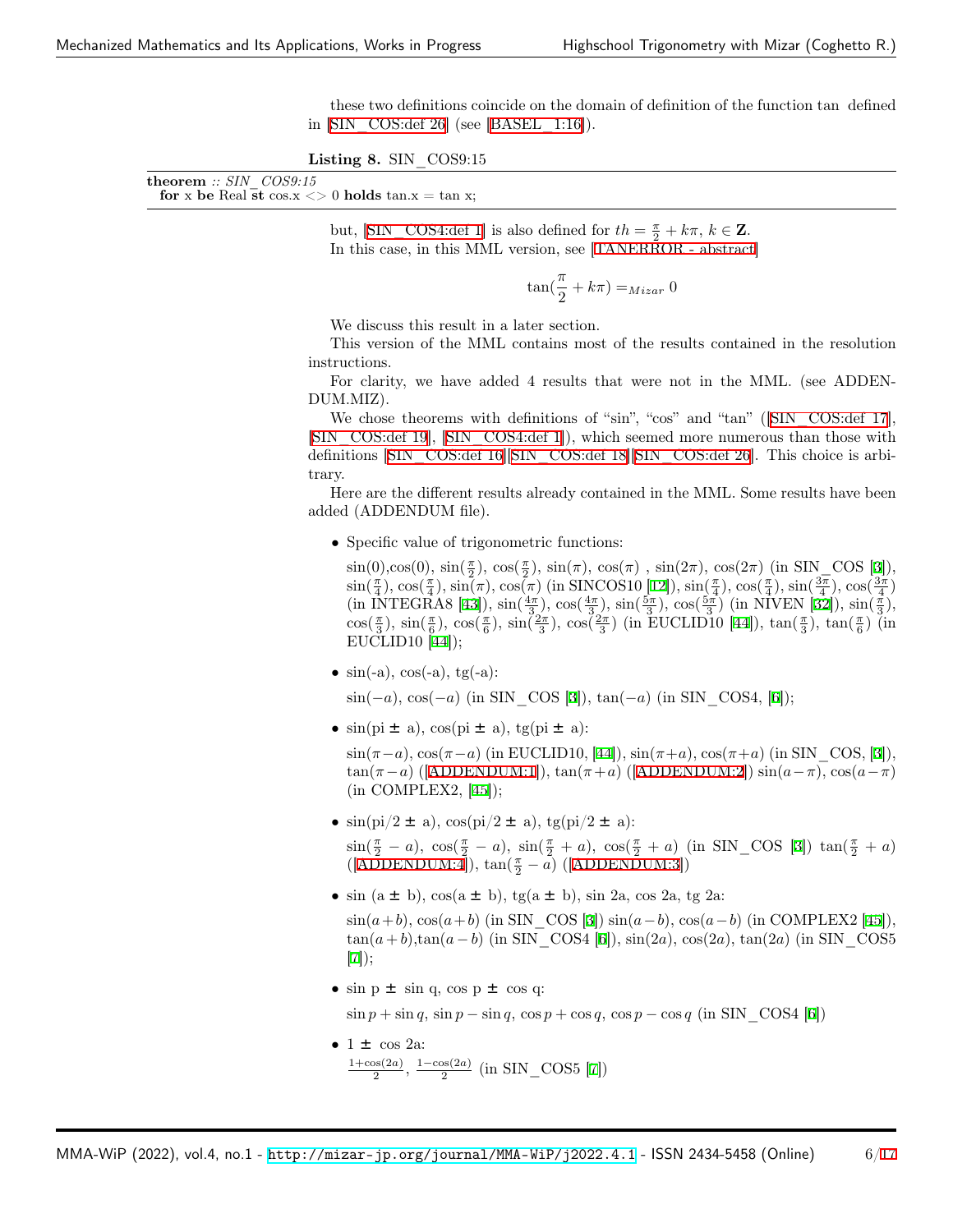• sin a, cos a, tg a depending on tg  $a/2$ :

 $\sin(2a) = \frac{2\tan(x)}{1+(\tan(x)^2)}$ ,  $\cos(2a) = \frac{1-\tan(x)}{1+(\tan(x)^2)}$ ,  $\tan(2a) = \frac{2*\tan(x)}{1-(\tan(x)^2)}$  (in SIN\_COS5 [[7\]](#page-10-6))

<span id="page-6-0"></span>Listing 9. ADDENDUM:1

reserve a for Real;

theorem *:: ADDENDUM:1* tan(PI *−* a) = *−* tan(a);

#### <span id="page-6-1"></span>Listing 10. ADDENDUM:2

reserve a for Real;

theorem *:: ADDENDUM:2*  $tan(PI + a) = tan(a);$ 

#### <span id="page-6-3"></span>Listing 11. ADDENDUM:3

reserve a for Real;

theorem *:: ADDENDUM:3*  $tan(PI/2 - a) = cot(a);$ 

#### <span id="page-6-2"></span>Listing 12. ADDENDUM:4

reserve a for Real;

theorem *:: ADDENDUM:4*  $tan(PI/2 + a) = - cot(a);$ 

# 5 Proof

The file "rep01.miz" ([[REP01 - abstract](#page-13-0)]) contains the resolution of the 4 questions. We try to follow the solutions that have been proposed and made public. It is obvious that there are other proofs, both mathematically and by using other results of MML.

It has been reduced only with "relprem."

Note that:

- The Question Q2 has been solved using the unit "radian" and not "degree."
- We introduced algebraic results, known to high school students but not yet formalised in the MML.

To translate question Q2 in terms of "degree" and not "radian," we used a feature of Mizar. This solution has been implemented in a file "deg.miz" ([[DEG - abstract\]](#page-14-0)) In the next version of proofs, we have grouped in a file "formul1.miz" ([[FORMUL1 - abstract](#page-14-1)]) only the useful results and previously at the "first proof" stage.

The file "rep02.miz" was produced using only "formul1.miz." The demonstrations have not been changed. The names of the theorems used have been updated.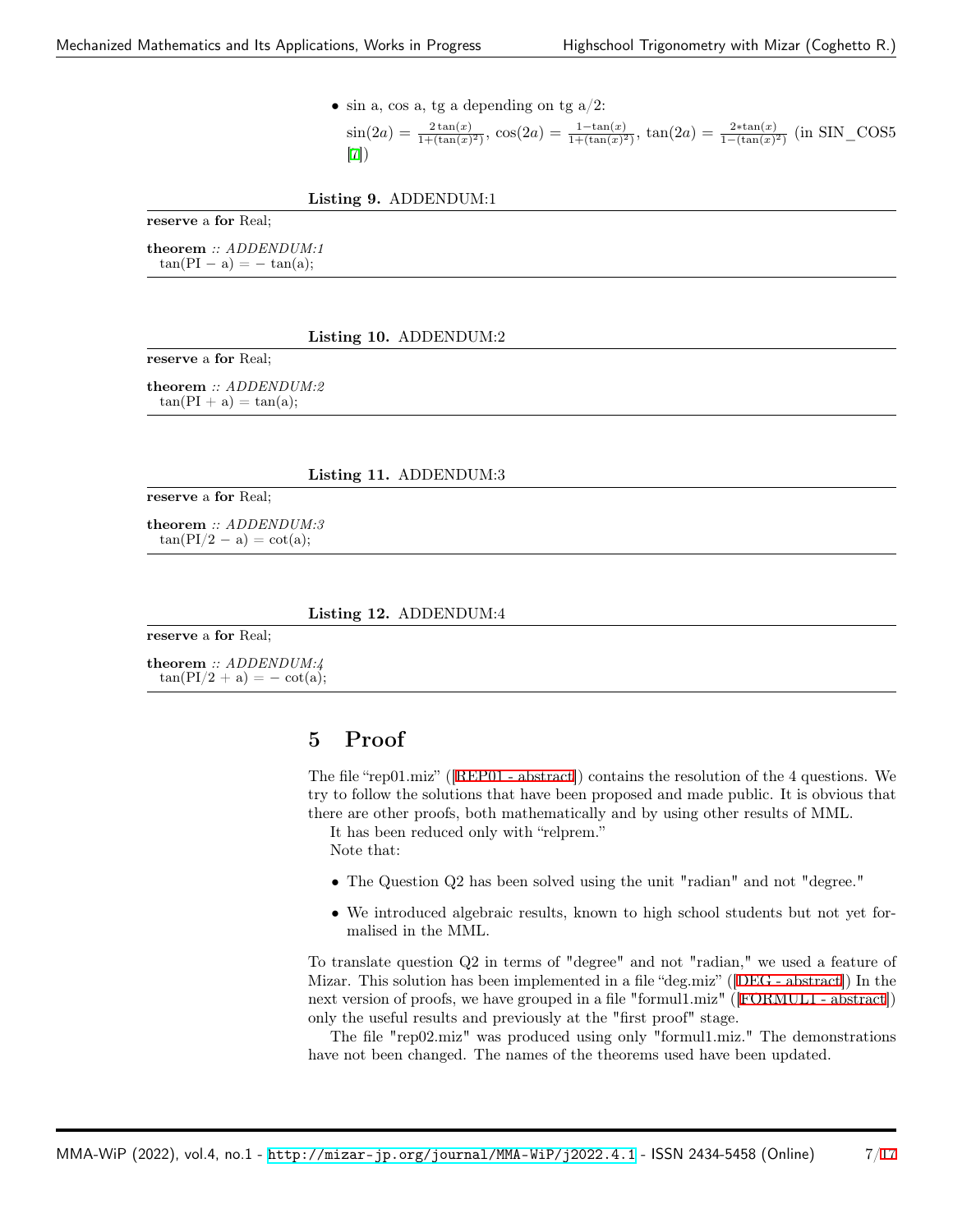# 6 Discussion

### 6.1 Unicity of proof

Each of the exercises studied in this article can be solved in different ways. We have tested one method. We cannot guarantee that another method can be proven with the current state of MML. This may limit mathematical creativity. It is possible to increase the number of trigonometry theorems to increase the possible solution. It is not always possible to predict methods for potential solutions.

It is well known that trigonometric statements, whose solution is accessible to high school students, can admit an original proof. For example, with Hol/Light, the formalization of John Harrisson's Morley's theorem follows the proof of Alain Connes's paper "A new proof of Morley's theorem" [[46\]](#page-12-6)<sup>[3](#page-7-0)</sup>. In this case, we cannot guarantee that there is a simple and accessible proof for a student using the current MML.

The objective of this work is to guarantee at least one solution close to the solution recommended by the examiners, taking into account their instructions.

## 6.2 Extending the domain of division

Trigonometry uses the division of real numbers.

It is well known that the division in expert assistants is a problem. Mizar is no exception to this rule. ([[DIVZERO.miz](#page-7-1)])

<span id="page-7-1"></span>Listing 13. DIVZERO.miz

### environ

vocabularies CARD\_1, ARYTM\_3; notations NUMBERS, XCMPLX<sup>-</sup>0; constructors EUCLID\_3; registrations ORDINAL $\overline{1}$ , XXREAL  $\overline{0}$ , XREAL  $\overline{0}$ ; requirements NUMERALS, SUBSET, ARITHM; equalities XCMPLX\_0;

#### begin

theorem  $1 / 0 = 0;$ 

> "Extending the domain of division with  $x/0 = 0$  (and also for integers) is a common choice in a great many systems, not just Isabelle/HOL but HOL Light, HOL4, MetiTarski and doubtless many other systems. They do it simply for convenience and not for any deep reason. The point is that many laws involving division will then hold unconditionally, an example being  $(a * b)/(c * d) = (a/c)*(b/d)$ ." (Larry Paulson, June 2018)<sup>[4](#page-7-2)</sup>

What solution to implement for the "division by 0" result problem. Several solutions are to be explored:

- not change anything because, historically, experiments have found it more interesting to keep the definition of the division and report different effects.
- not change anything because of this current difference between some proof assistants and mathematics, a proof assistant is not always appropriate, especially for high school math. It is better to wait for the next generation of proof assistant.

<span id="page-7-0"></span> $3$ https://github.com/ jrh13/hol-light/blob/master/100/morley.ml

<span id="page-7-2"></span><sup>4</sup>https://lists.cam.ac.uk/pipermail/cl-isabelle-users/2018-June/msg00108.html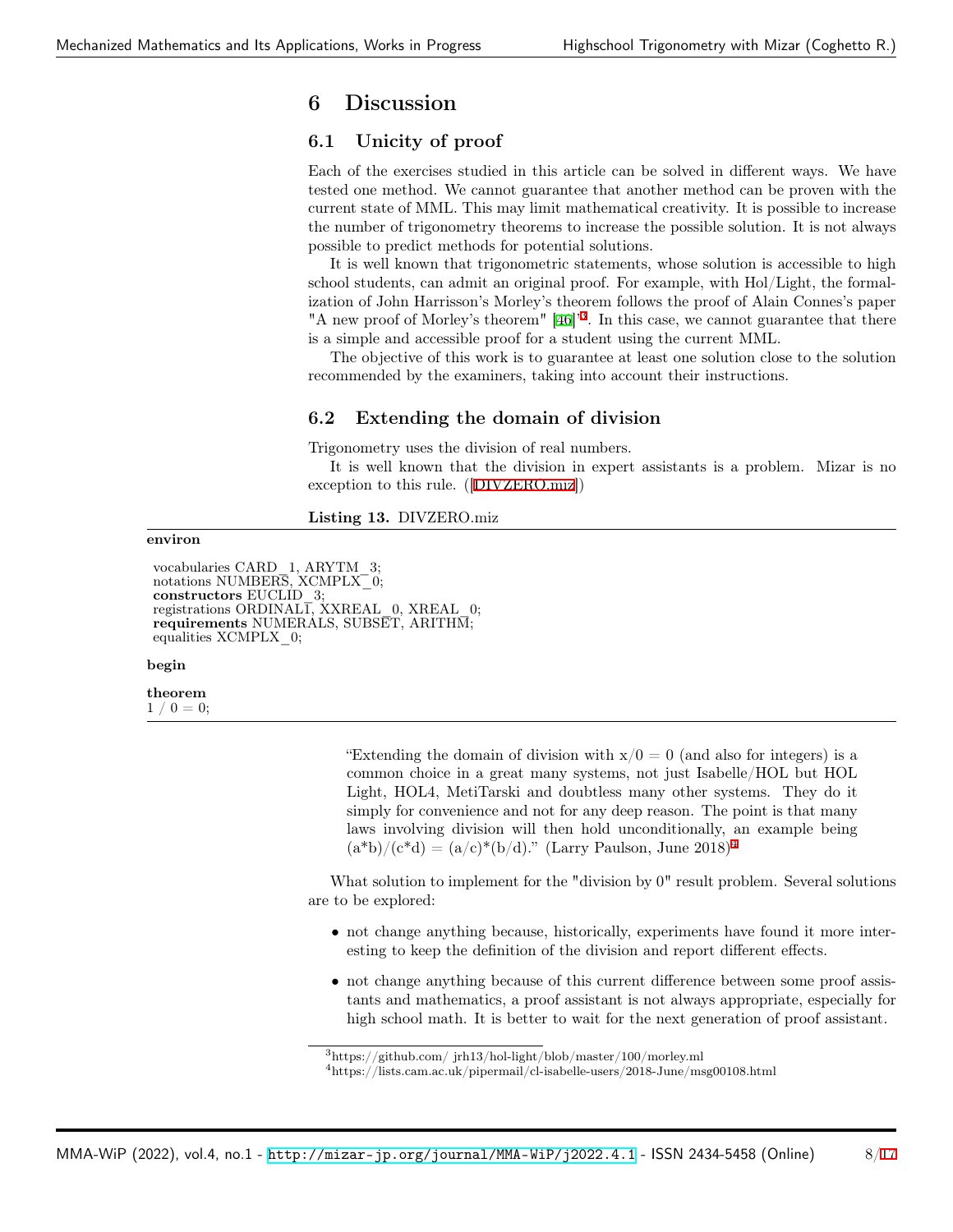- change nothing in the MML, but clone the theorems and allow only the algebraic operations possible in mathematics?
- define a new operation "division"?
- modify the division operation by adding a condition "assume  $b \leq 0$ ", for the case 'a/b'?

The tangent being defined as a quotient, the same problem can also reappear. It is easy to prove with Mizar [[TANERROR - abstract\]](#page-12-2) that

$$
\tan(\frac{\pi}{2}) =_{\text{Mizar}} 0
$$

and also more generally that, if *k* is an integer, then we

$$
\tan(\frac{\pi}{2} + k \times \pi) =_{\text{Mizar}} 0
$$

What solutions for the  $\frac{\pi}{2}$  tangent problem?

- always use the first definition of  $tan([SIN\_COS:def 26])$ , which admits a mathematically correct domain. This would also require to consider only the formulas containing the first definitions of sin ([[SIN\\_COS:def 16](#page-3-1)]) and cos ([\[SIN\\_COS:def](#page-4-5) [18\]](#page-4-5)).
- use the second definition of tan (SIN COS4:def 1) but adding "assume cos x  $\langle 0 \rangle$  ", for example.

## 7 Work in progress

We have seen above that some useful theorems are not yet formalized. The current work consists in completing this list. Moreover, given the proximity of the demonstrations with some statements with spherical or hyperbolic trigonometry, the list would also be completed with other statements with reference to these two types of trigonometries.

<span id="page-8-0"></span>

|  | Listing 14. SIN COS4:15 |
|--|-------------------------|
|  |                         |

```
theorem :: SIN_COS4:15
 sin(th1)+sin(th2)= 2∗(cos((th1−th2)/2)∗sin((th1+th2)/2));
```
During the formalization, some errors could be confusing. For example the use of the [[SIN\\_COS4:15](#page-8-0)] theorem can lead to a benign error. Indeed, the parentheses indicate a right associativity while without parentheses, it is a left associativity. It is important to note that sometimes Mizar offers useful calculation automatisms, sometimes a simple parenthesis in a multiplication can lead to the addition of an extra line. The work continues to discover some algebraic difficulties.

About Emacs, it is not necessary in practice to know all the keyboard shortcuts. Apart from a few keys for classic text changes, saving and exiting Emacs, the "CTRL x +RET" key is useful. Unfortunately, Emacs is not easily installed on some well-known operating systems. We are looking for a solution to make the manipulations accessible for a large part of users.

A web service might be useful, if it integrates the possibility to use the features of *"miz2abs"* and *"miz2prel"* in order to allow the use of *formularies* files. To our knowledge, there is the web service *Automated Reasoning for Mizar*<sup>[5](#page-8-1)</sup>, which one of the goals is the automatic search for proof in an article, which also allows to check if an

<span id="page-8-1"></span><sup>5</sup>http://grid01.ciirc.cvut.cz/ mptp/MizAR.html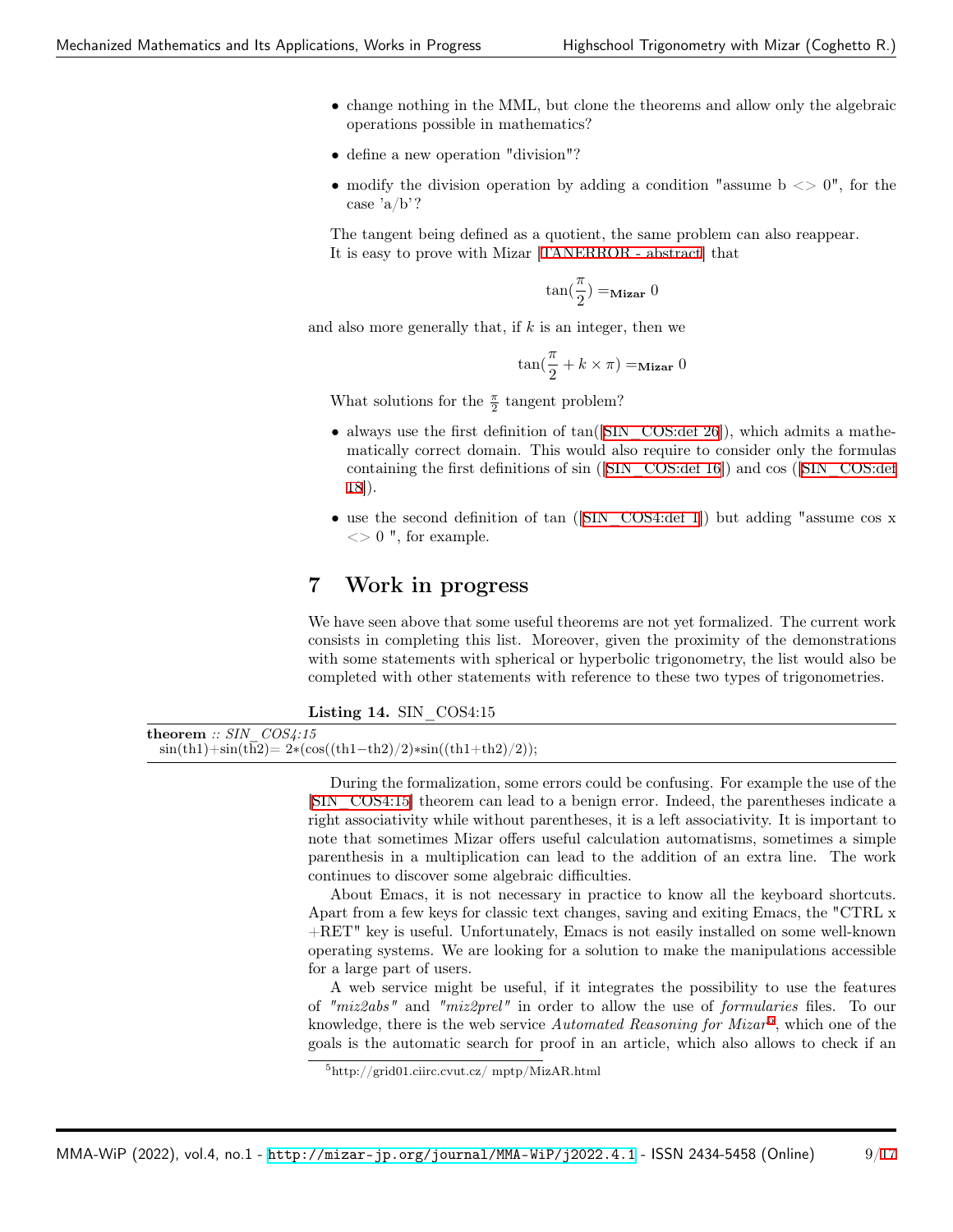article is correct or not. Unfortunately, at the moment it is not possible to combine this service with a tool like "miz2prel" to use another article. However, the possibility of using a remote service can be useful in certain situations. We explore the trigonometric statements that would be compatible with the use of this system at this time.

It would be useful to test some proof automatisms for faster proof search of trigonometric statements. To the author's knowledge, there are still few automatic proofs in the field of trigonometry. Indeed, in the list "Interesting ATP Proofs"[6](#page-9-3) by Josef Urban, only one trigonometry theorem is listed:

Listing 15. SIN COS6:28

theorem *:: SIN\_COS6:28*  $0 \leq r \& r \leq 2*PI \& \sin r = 1$  implies  $r = PI/2$ ;

> We are also exploring the possibility of using the remote tool mentioned in the previous paragraph to find some proof more quickly. This work is limited to the preparation of a method that could allow an easier use of Mizar in the presented context. If groups of students test the method, modifications will be made according to the results. At this stage, no experimentation is planned.

## 8 Conclusion

In this letter, we use statements, most of which have already been demonstrated in the MML, to solve trigonometry questions proposed in secondary school.

We have encountered some difficulties with the definitions of trigonometric functions, mainly those associated with division by zero and also, but more anecdotally, with algebraic simplifications.

Although the licence of the MML allows for a fork, we ask the Mizar community whether it would be useful to make changes to some of the definitions presented here in order to integrate them into the main branch of the MML or not.

In order to prepare a more student-friendly protocol, we aim to complete, with automatic or non-automatic demonstration tools, the missing trigonometric statements, to evaluate the relevance of the definitions in this context, and to use a user-friendly text editor.

# References

- <span id="page-9-0"></span>[1] Borak E, Zalewska A. Mizar course in logic and set theory. In: Towards Mechanized Mathematical Assistants. Springer; 2007. p. 191–204.
- <span id="page-9-1"></span>[2] Grabowski A, Korniłowicz A, Naumowicz A. Four decades of Mizar. Journal of Automated Reasoning. 2015;55(3):191–198.
- <span id="page-9-2"></span>[3] Yang Y, Shidama Y. Trigonometric Functions and Existence of Circle Ratio. Formalized Mathematics. 1998;7(2):255–263. Available from: [http://fm.mizar.org/](http://fm.mizar.org/1998-7/pdf7-2/sin_cos.pdf) [1998-7/pdf7-2/sin\\_cos.pdf](http://fm.mizar.org/1998-7/pdf7-2/sin_cos.pdf).
- [4] Mitsuishi T, Yang Y. Properties of the Trigonometric Function. Formalized Mathematics.  $1999:8(1):103-106$ . Available from: [http://fm.mizar.org/1999-8/](http://fm.mizar.org/1999-8/pdf8-1/sin_cos2.pdf) [pdf8-1/sin\\_cos2.pdf](http://fm.mizar.org/1999-8/pdf8-1/sin_cos2.pdf).

<span id="page-9-3"></span> $6$ https://github.com/JUrban/ATP\_Proofs#enigma-learns-to-count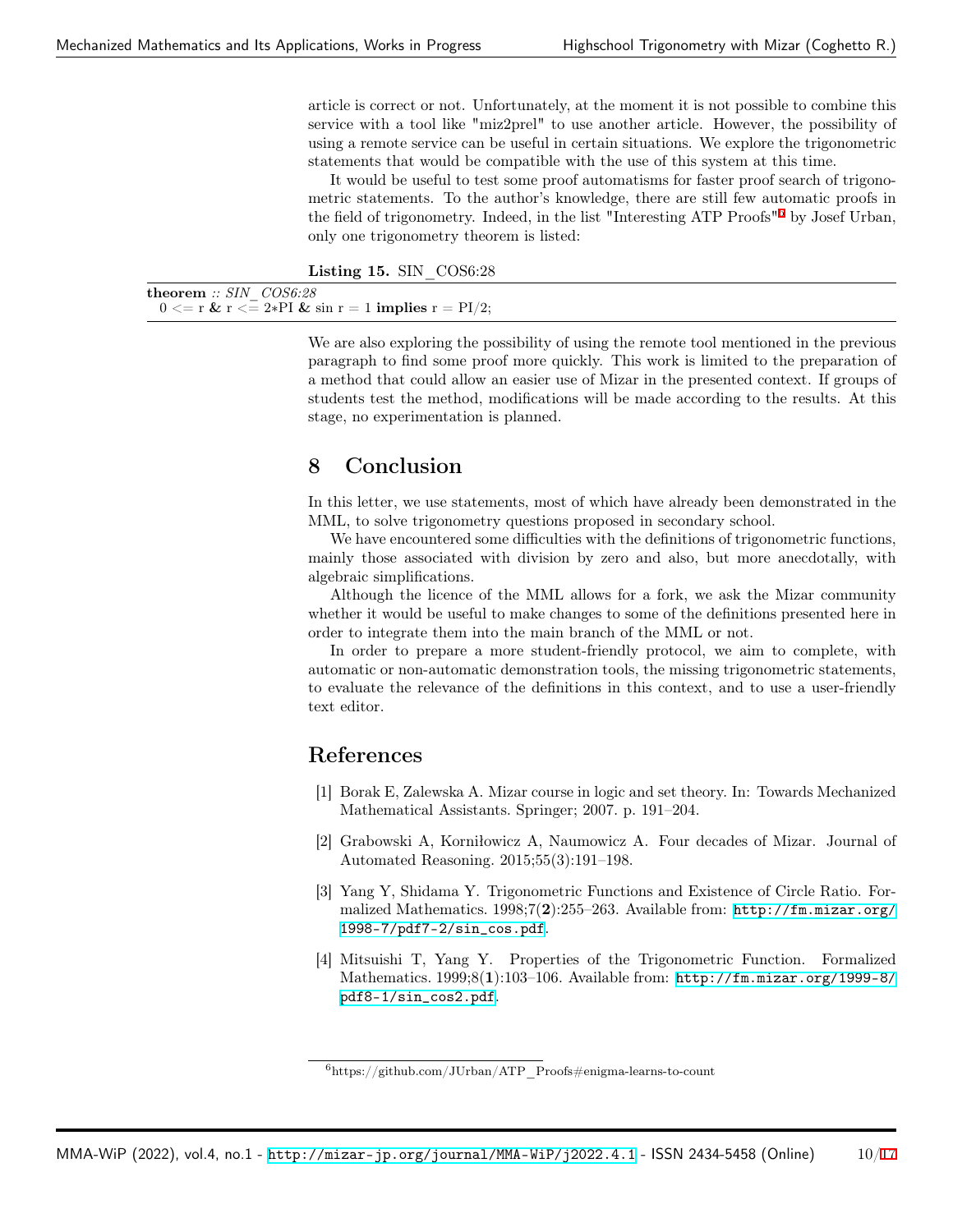- [5] Mitsuishi T, Endou N, Ohkubo K. Trigonometric Functions on Complex Space. Formalized Mathematics. 2003;11(1):29–32. Available from: [http://fm.mizar.](http://fm.mizar.org/2003-11/pdf11-1/sin_cos3.pdf) [org/2003-11/pdf11-1/sin\\_cos3.pdf](http://fm.mizar.org/2003-11/pdf11-1/sin_cos3.pdf).
- <span id="page-10-5"></span>[6] Pacharapokin C, Kanchun, Yamazaki H. Formulas and Identities of Trigonometric Functions. Formalized Mathematics.  $2004;12(2):139-141$ . Available from: [http:](http://fm.mizar.org/2004-12/pdf12-2/sin_cos4.pdf) [//fm.mizar.org/2004-12/pdf12-2/sin\\_cos4.pdf](http://fm.mizar.org/2004-12/pdf12-2/sin_cos4.pdf).
- <span id="page-10-6"></span>[7] Ding Y, Liang X. Formulas and Identities of Trigonometric Functions. Formalized Mathematics. 2004;12(3):243–246. Available from: [http://fm.mizar.org/](http://fm.mizar.org/2004-12/pdf12-3/sin_cos5.pdf) [2004-12/pdf12-3/sin\\_cos5.pdf](http://fm.mizar.org/2004-12/pdf12-3/sin_cos5.pdf).
- [8] Korniłowicz A, Shidama Y. Inverse Trigonometric Functions Arcsin and Arccos. Formalized Mathematics. 2005;13(1):73–79. Available from: [http://fm.mizar.](http://fm.mizar.org/2005-13/pdf13-1/sin_cos6.pdf) [org/2005-13/pdf13-1/sin\\_cos6.pdf](http://fm.mizar.org/2005-13/pdf13-1/sin_cos6.pdf).
- [9] Ge F, Liang X, Ding Y. Formulas and Identities of Inverse Hyperbolic Functions. Formalized Mathematics. 2005;13(3):383–387. Available from: [http://fm.mizar.](http://fm.mizar.org/2005-13/pdf13-3/sin_cos7.pdf) [org/2005-13/pdf13-3/sin\\_cos7.pdf](http://fm.mizar.org/2005-13/pdf13-3/sin_cos7.pdf).
- [10] Pacharapokin C, Yamazaki H. Formulas and Identities of Hyperbolic Functions. Formalized Mathematics. 2005;13(4):511–513. Available from: [http://fm.mizar.](http://fm.mizar.org/2005-13/pdf13-4/sin_cos8.pdf) [org/2005-13/pdf13-4/sin\\_cos8.pdf](http://fm.mizar.org/2005-13/pdf13-4/sin_cos8.pdf).
- [11] Liang X, Xie B. Inverse Trigonometric Functions Arctan and Arccot. Formalized Mathematics. 2008;16(2):147–158.
- <span id="page-10-0"></span>[12] Xie B, Liang X, Ge F. Inverse Trigonometric Functions Arcsec and Arccosec. Formalized Mathematics. 2008;16(2):159–165.
- <span id="page-10-1"></span>[13] Li B, Zhuang Y, Liang X. Difference and Difference Quotient. Part II. Formalized Mathematics. 2008;16(1):45-49.
- [14] Liang X, Tang L. Difference and Difference Quotient. Part III. Formalized Mathematics. 2010;18(1):57-64.
- <span id="page-10-2"></span>[15] Liang X, Tang L, Jiang X. Difference and Difference Quotient. Part IV. Formalized Mathematics. 2011;19(1):35–39.
- <span id="page-10-3"></span>[16] Zhang Y, Liang X. Several Differentiable Formulas of Special Functions. Formalized Mathematics. 2005;13(3):427–434. Available from: [http://fm.mizar.org/](http://fm.mizar.org/2005-13/pdf13-3/fdiff_4.pdf) [2005-13/pdf13-3/fdiff\\_4.pdf](http://fm.mizar.org/2005-13/pdf13-3/fdiff_4.pdf).
- [17] Cao J, Zhai F, Liang X. Some Differentiable Formulas of Special Functions. Formalized Mathematics. 2005;13(4):505–509. Available from: [http://fm.mizar.org/](http://fm.mizar.org/2005-13/pdf13-4/fdiff_5.pdf) [2005-13/pdf13-4/fdiff\\_5.pdf](http://fm.mizar.org/2005-13/pdf13-4/fdiff_5.pdf).
- [18] Zhang Y, Li B, Liang X. Several Differentiable Formulas of Special Functions. Part II. Formalized Mathematics. 2005;13(4):529–535. Available from: [http:](http://fm.mizar.org/2005-13/pdf13-4/fdiff_6.pdf) [//fm.mizar.org/2005-13/pdf13-4/fdiff\\_6.pdf](http://fm.mizar.org/2005-13/pdf13-4/fdiff_6.pdf).
- [19] Li B, Zhang Y, Liang X. Several Differentiation Formulas of Special Functions. Part III. Formalized Mathematics. 2006;14(1):37–45.
- [20] Li B, Wang P. Several Differentiation Formulas of Special Functions. Part VI. Formalized Mathematics. 2007;15(4):243–250.
- <span id="page-10-4"></span>[21] Ge F, Xie B. Several Differentiation Formulas of Special Functions. Part VII. Formalized Mathematics. 2008;16(4):389–399.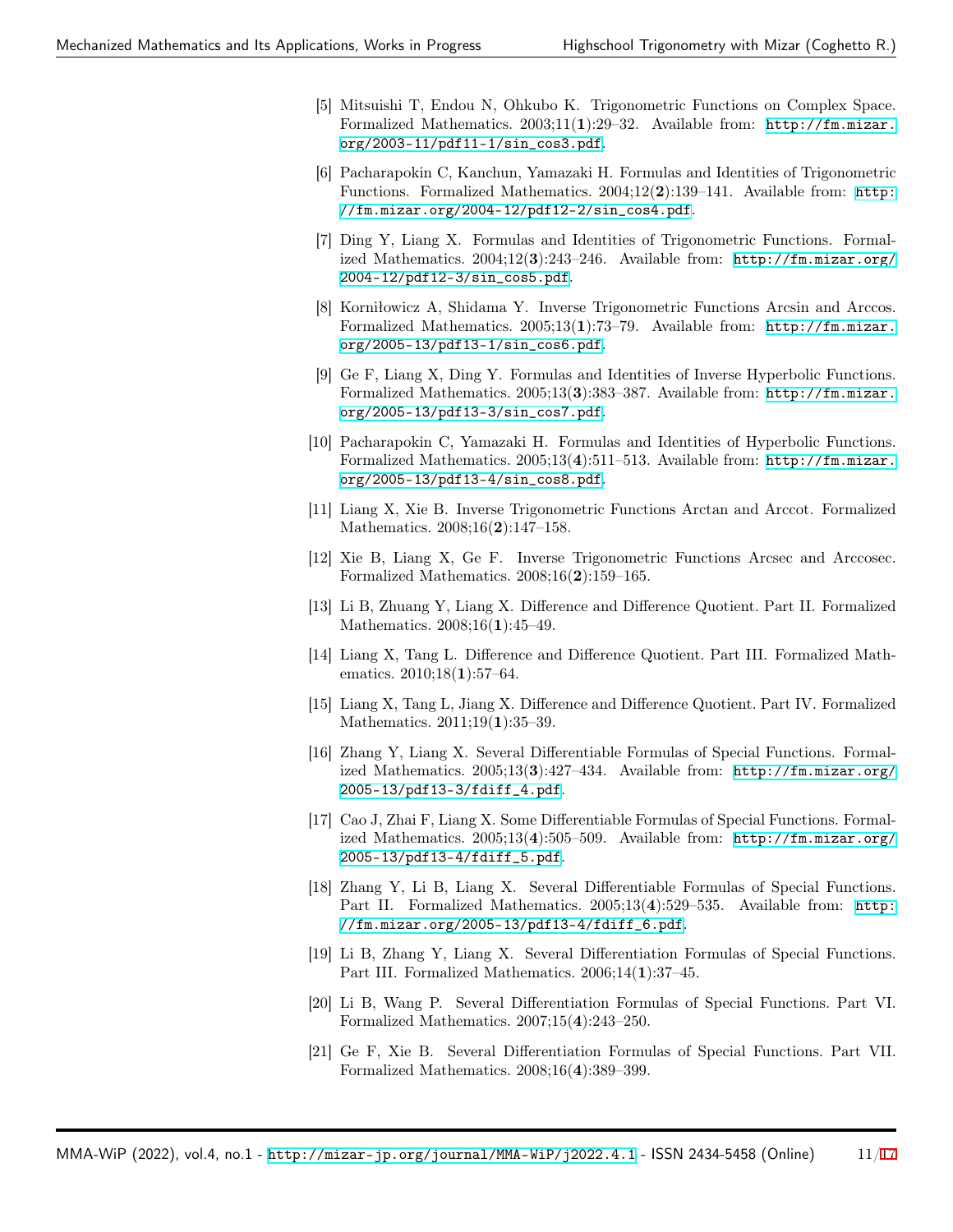- <span id="page-11-0"></span>[22] Milewski R. Trigonometric Form of Complex Numbers. Formalized Mathematics. 2001;9(3):455–460. Available from: [http://fm.mizar.org/2001-9/pdf9-3/](http://fm.mizar.org/2001-9/pdf9-3/comptrig.pdf) [comptrig.pdf](http://fm.mizar.org/2001-9/pdf9-3/comptrig.pdf).
- <span id="page-11-1"></span>[23] Korniłowicz A, Riccardi M. The Borsuk-Ulam Theorem. Formalized Mathematics.  $2012;20(2):105-112.$
- <span id="page-11-2"></span>[24] Korniłowicz A, Pąk K. Basel Problem – Preliminaries. Formalized Mathematics.  $2017;25(2):141-147.$
- <span id="page-11-3"></span>[25] Pąk K, Korniłowicz A. Basel Problem. Formalized Mathematics. 2017;25(2):149– 155.
- <span id="page-11-4"></span>[26] Riccardi M. Heron's Formula and Ptolemy's Theorem. Formalized Mathematics. 2008;16(2):97–101.
- <span id="page-11-5"></span>[27] Coghetto R. Morley's Trisector Theorem. Formalized Mathematics. 2015;23(2):75– 79.
- <span id="page-11-6"></span>[28] Coghetto R. Circumcenter, Circumcircle and Centroid of a Triangle. Formalized Mathematics. 2016;24(1):17–26.
- <span id="page-11-7"></span>[29] Coghetto R, Grabowski A. Tarski Geometry Axioms – Part II. Formalized Mathematics. 2016;24(2):157-166.
- <span id="page-11-8"></span>[30] Pąk K. Leibniz Series for *π*. Formalized Mathematics. 2016;24(4):275–280.
- <span id="page-11-9"></span>[31] Shminke BA. Routh's, Menelaus' and Generalized Ceva's Theorems. Formalized Mathematics. 2012;20(2):157–159.
- <span id="page-11-10"></span>[32] Korniłowicz A, Naumowicz A. Niven's Theorem. Formalized Mathematics. 2016;24(4):301–308.
- <span id="page-11-11"></span>[33] Arneson B, Rudnicki P. Primitive Roots of Unity and Cyclotomic Polynomials. Formalized Mathematics. 2004;12(1):59–67. Available from: [http://fm.mizar.](http://fm.mizar.org/2004-12/pdf12-1/uniroots.pdf) [org/2004-12/pdf12-1/uniroots.pdf](http://fm.mizar.org/2004-12/pdf12-1/uniroots.pdf).
- <span id="page-11-12"></span>[34] Urban J. MizarMode an integrated proof assistance tool for the Mizar way of formalizing mathematics. Journal of Applied Logic. 2006;4(4):414–427.
- <span id="page-11-13"></span>[35] FACSA Examen d'entrée;. Accessed: 2021-09-03. [https://www.facsa.uliege.](https://www.facsa.uliege.be/cms/c_3231988/fr/facsa-examen-d-entree) [be/cms/c\\_3231988/fr/facsa-examen-d-entree](https://www.facsa.uliege.be/cms/c_3231988/fr/facsa-examen-d-entree).
- <span id="page-11-14"></span>[36] Examen d'admission : Trigonométrie et calcul numérique;. Accessed: 2021-09-03. <http://www.ingveh.ulg.ac.be/index.php?page=examen-d-admission>.
- <span id="page-11-15"></span>[37] Bancerek G, Byliński C, Grabowski A, Korniłowicz A, Matuszewski R, Naumowicz A, et al. Mizar: State-of-the-art and beyond. In: International Conference on Intelligent Computer Mathematics. Springer; 2015. p. 261–279.
- <span id="page-11-16"></span>[38] Wenzel M, Wiedijk F. A comparison of Mizar and Isar. Journal of Automated Reasoning. 2002;29(3):389–411.
- <span id="page-11-17"></span>[39] Naumowicz A. Teaching how to write a proof. Formal Methods in Computer Science Education. 2008;p. 91.
- <span id="page-11-18"></span>[40] Bohrer B, Platzer A. Structured Proofs for Adversarial Cyber-Physical Systems. ACM Transactions on Embedded Computing Systems (TECS). 2021;20(5s):1–26.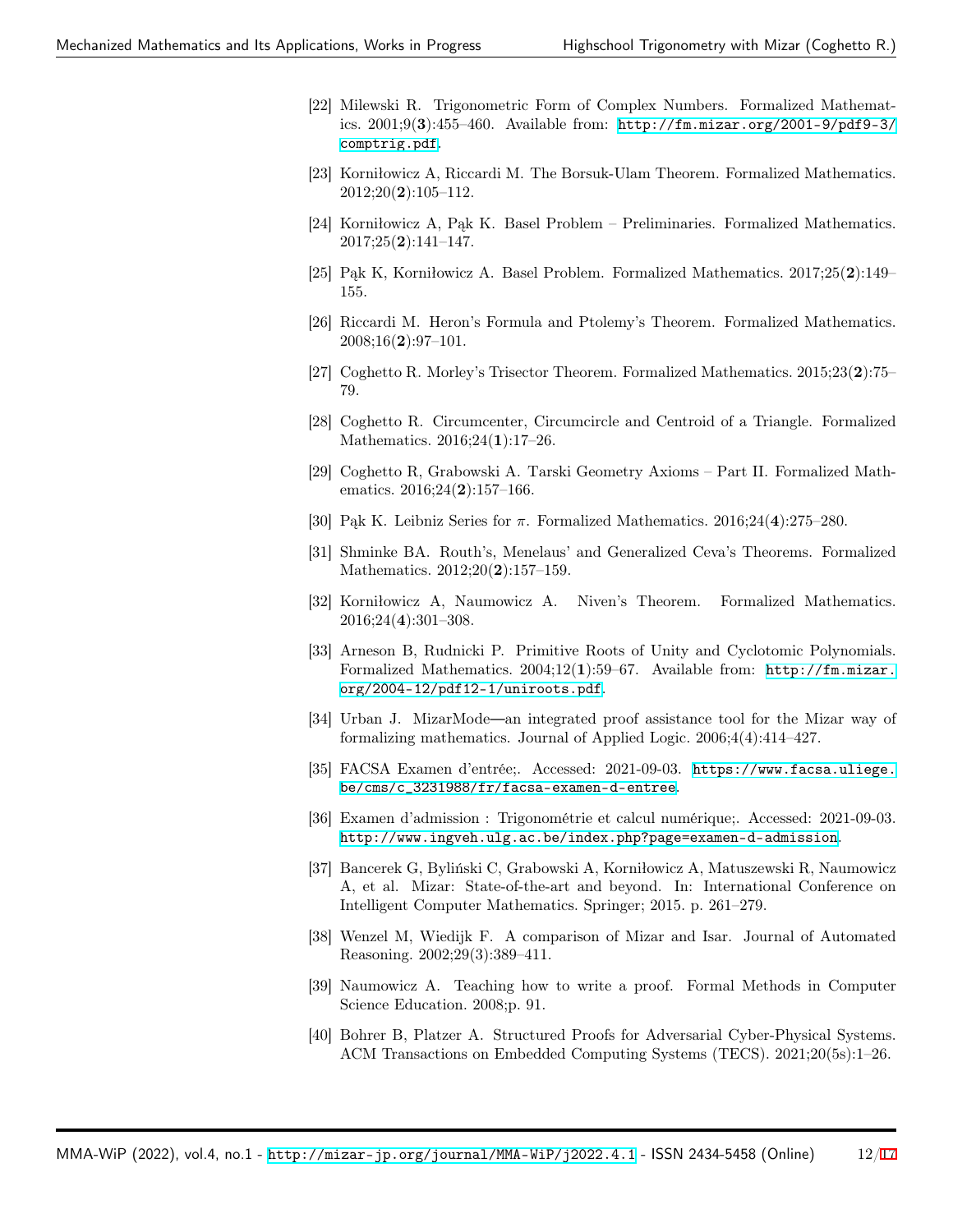- <span id="page-12-0"></span>[41] Dewallef P, Duysinx P. Examen d 'admission aux études de bachelier ingénieur civil et architecte Trigonométrie et calcul numérique; 1999. Accessed: 2021- 09-03. Available from: [http://www.ingveh.ulg.ac.be/uploads/admin\\_exam/](http://www.ingveh.ulg.ac.be/uploads/admin_exam/QSept1999_trigono_solution.pdf) [QSept1999\\_trigono\\_solution.pdf](http://www.ingveh.ulg.ac.be/uploads/admin_exam/QSept1999_trigono_solution.pdf).
- <span id="page-12-1"></span>[42] Dewallef P, Louveaux Q. Examen d 'admission aux études de bachelier ingénieur civil et architecte Trigonométrie et calcul numérique; 2018. Available from: [https://www.facsa.uliege.be/upload/docs/application/pdf/](https://www.facsa.uliege.be/upload/docs/application/pdf/2018-09/q2018_trigono_solution.pdf) [2018-09/q2018\\_trigono\\_solution.pdf](https://www.facsa.uliege.be/upload/docs/application/pdf/2018-09/q2018_trigono_solution.pdf).
- <span id="page-12-3"></span>[43] Peng C, Ge F, Liang X. Several Integrability Formulas of Special Functions. Formalized Mathematics. 2007;15(4):189–198.
- <span id="page-12-4"></span>[44] Coghetto R. Some Facts about Trigonometry and Euclidean Geometry. Formalized Mathematics. 2014;22(4):313–319.
- <span id="page-12-5"></span>[45] Chang W, Nakamura Y, Rudnicki P. Inner Products and Angles of Complex Numbers. Formalized Mathematics. 2003;11(3):275–280. Available from: [http:](http://fm.mizar.org/2003-11/pdf11-3/complex2.pdf) [//fm.mizar.org/2003-11/pdf11-3/complex2.pdf](http://fm.mizar.org/2003-11/pdf11-3/complex2.pdf).
- <span id="page-12-6"></span>[46] Connes A. A new proof of Morley's theorem. Publications Mathématiques de l'IHÉS. 1998;88:43–46.

## Mizar article information

### Works in Progress

FORMUGEN *FORMUGEN.miz* is a file containing some definitions and results concerning trigonometry and already proved in the MML. We try to increase the corpus of theorems directly related to this subject. It is possible, if the results are interesting and useful to propose them in a new article for the MML.

<span id="page-12-2"></span>Listing 16. TANERROR - abstract

#### environ

```
vocabularies CARD_1, RELAT_1, ARYTM_3, SIN_COS, INT_1;
 notations NUMBERS, XCMPLX 0, SIN C\overline{OS}, SIN<sup>-</sup>COS4, INT<sup>-1</sup>;
constructors SIN_COS, SIN_COS4, EUCLID_3;
registrations ORDINAL1, XXREAL_0, XREAL_0, INT_1, SIN_COS;
requirements NUMERALS, SUBSET, ARITHM;
equalities XCMPLX 0, SIN COS4;
theorems SIN COS, BASEL 1;
begin
```
 $tan(PI/2) = 0$  by SIN COS:77;

```
for i being Integer holds tan(PI/2 + i * PI) = 0proof
  let i be Integer;
  \tan(PI/2 + i * PI) = \sin(PI/2 + i * PI) / \cos(PI/2 + i * PI). = \sin(PI/2 + i * PI) / 0 by BASEL 1:14
                    . = 0:
  hence thesis;
end;
```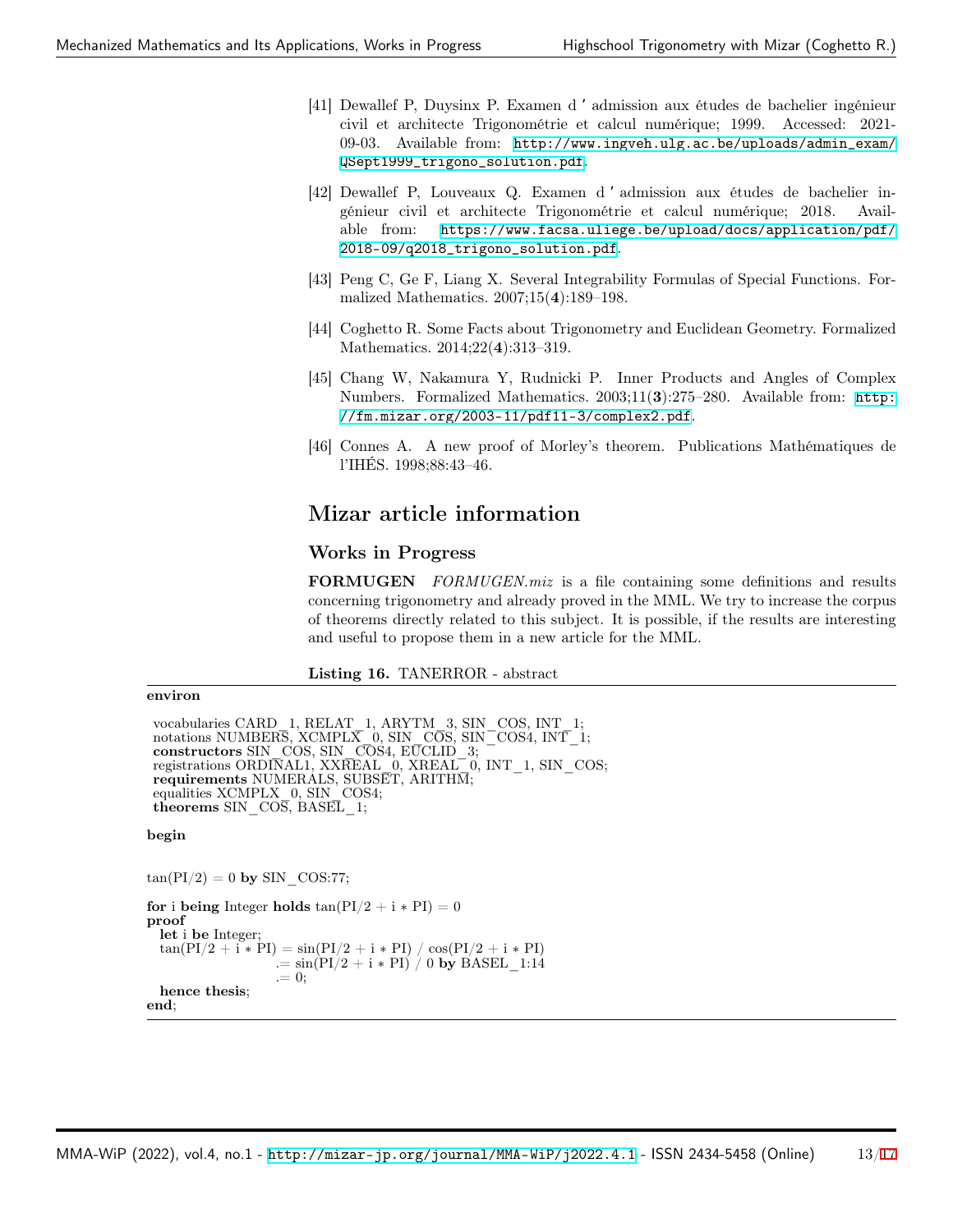<span id="page-13-0"></span>Listing 17. REP01 - abstract

environ vocabularies NUMBERS, REAL\_1, RELAT\_1, ARYTM\_3, ARYTM\_1, SQUARE\_1, SIN\_COS, CARD\_1, XXREAL\_0, INT\_1; notations XREAL \_0, XCMPLX\_0, SQUARE\_1, SIN\_COS, XXREAL \_0, SIN \_COS4, NUMBERS, INT\_1; constructors SQUARE 1, SIN\_COS, SIN\_COS4, TOPALG\_6; registrations XREAL\_0,  $\overline{SQ}$ UARE\_1, SIN\_COS, XCMPLX\_0, ORDINAL1, XXREAL\_0, INT\_1, SIN\_COS6; requirements REAL, NUMERALS, SUBSET, ARITHM; equalities SQUARE 1, SIN\_COS4, XCMPLX 0; theorems SIN\_COS, SIN\_COS4, EUCLID10, XCMPLX\_1, XREAL\_1, XXREAL\_0, BORSUK\_7, INT\_1,SIN\_COS5; begin theorem *:: REP01:1* for a,x being Real holds  $(\cos(x))^2 - 2 * \cos(a)*\cos(x)*\cos(a+x) + (\cos(a+x))^2 = (\sin(a))^2;$ theorem *:: REP01:2* for a,x being Real holds  $(\cos(x))^2 - 2 * \sin(a)*\cos(x)*\sin(a+x) + (\sin(a+x))^2 = (\cos(a))^2;$ theorem *:: REP01:3* for a,x being Real holds  $(\cos(x))^2 - 2 * \cos(a)*\cos(x)*\cos(a+x)+(\cos(a+x))^2 +$  $(\cos(x))^2 - 2 * \sin(a)*\cos(x)*\sin(a+x) + (\sin(a+x))^2 = 1;$ theorem *:: REP01:4* for a,b,c being Real st  $a + b + c = PI$  holds  $sin(a) - sin(b) + sin(c) = 4 * sin(a/2) * cos(b/2) * sin(c/2);$ theorem *:: REP01:5* for a being Real holds  $cos(2*a) = 1 - 2 * (sin(a))^2;$ theorem *:: REP01:6* for a being Real holds  $(\sin(a))^2 = (1 - \cos(2 * a))/2;$ theorem *:: REP01:7* for a,b,c being Real st  $a + b + c = PI$  holds  $(\sin(a))^2 + (\sin(b))^2 + (\cos(c))^2 = 1 + 2 * \sin(a) * \sin(b) * \cos(c);$ theorem *:: REP01:8* for a,b,c being Real st  $0 < a \& 0 < b \& 0 < c \& a + b + c = PI/2$  holds  $a < PI/2$ ; theorem *:: REP01:9* for a,b,c being Real st  $0 < a \& 0 < b \& 0 < c \& a + b + c = PI/2$  holds  $a < PI/2$  &  $b < PI/2$  &  $c < PI/2$ ; theorem *:: REP01:10* for a being Real st  $0 < a < PI/2$  holds  $cos(a) < 0;$ theorem *:: REP01:11* for a,b,c,d,e,f being Real holds  $(a / b) * (c / d) * (e / f) = (a * c * e) / (b * d * f);$ theorem *:: REP01:12* for a,b,c being Real st a > 0 & b > 0 & c > 0 & a + b + c = PI/2 holds  $tan(a) * tan(b) + tan(b) * tan(c) + tan(a) * tan(c) = 1;$ *:: sin(78)−sin(18)+cos(132)=0* theorem *:: REP01:13* for x being Real holds sin(x)*−*sin(x*−*(PI/3))+cos(PI + PI/6 *−* x) = 0;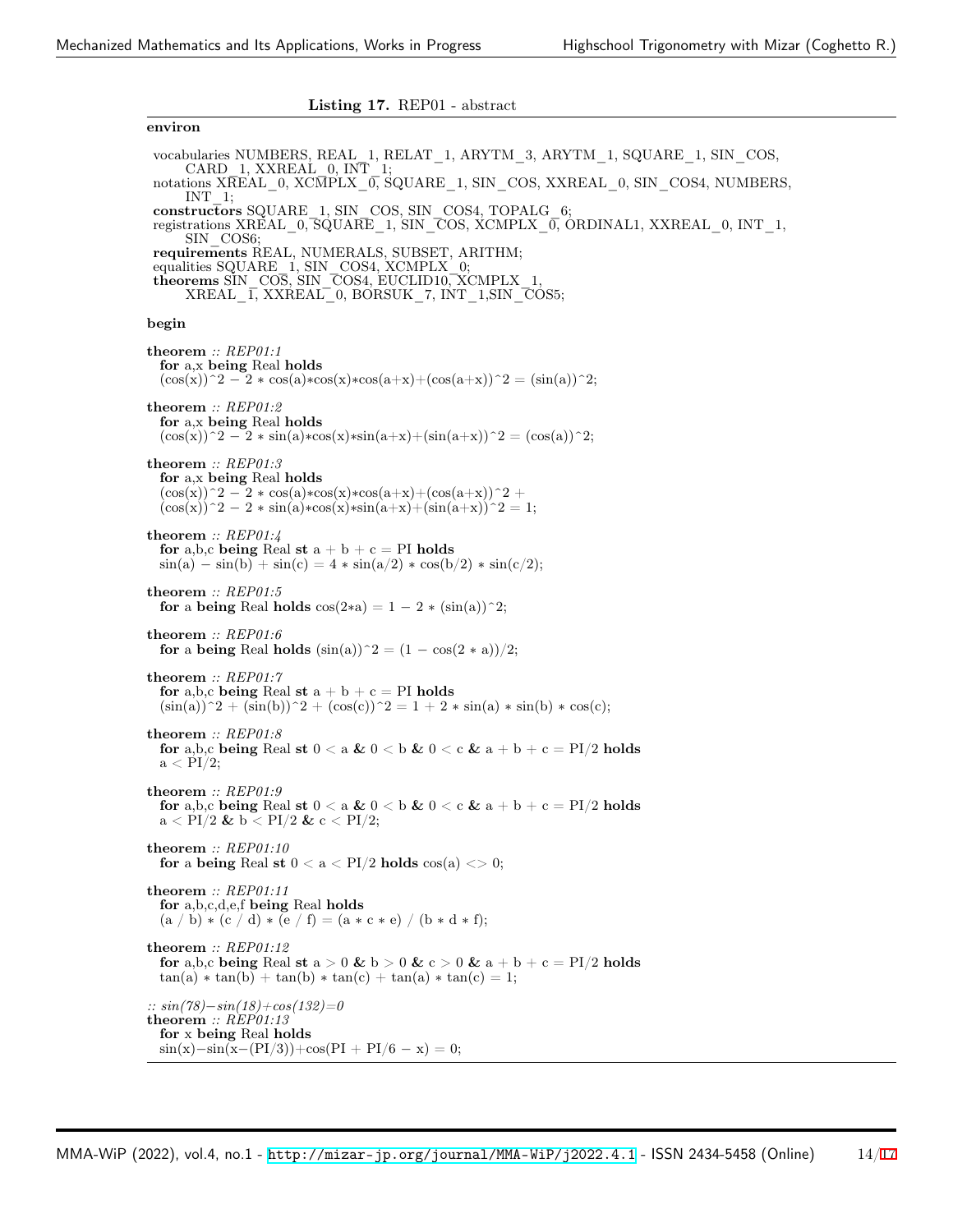<span id="page-14-0"></span>

| Listing 18. DEG - abstract                                                                                                                                                                                                                                                             |
|----------------------------------------------------------------------------------------------------------------------------------------------------------------------------------------------------------------------------------------------------------------------------------------|
| environ                                                                                                                                                                                                                                                                                |
| vocabularies REAL 1, CARD 1, RELAT 1, ARYTM 3, ARYTM 1, SIN COS, DEG;<br>notations NUMBERS, XREAL 0, XCMPLX 0, SIN COS;<br>constructors XXREAL 2, SIN COS;<br>registrations ORDINAL1, XCMPLX 0, XREAL 0;<br>requirements NUMERALS, SUBSET, ARITHM;<br>theorems $XCMPLX$ 1, $COMPTRIG;$ |
| begin                                                                                                                                                                                                                                                                                  |
| definition<br>let a be Real;<br>func a deg $\rightarrow$ Real equals<br>$\therefore$ DEG:def 1<br>$PI * (a / 180);$<br>end;                                                                                                                                                            |
| definition<br>let a be Real;<br>func a rad $\rightarrow$ Real equals<br>$\therefore$ DEG:def 2<br>a;<br>end:                                                                                                                                                                           |
| theorem :: $DEG:1$<br>for a being Real holds a deg = $(PI / 180) * a rad$ ;                                                                                                                                                                                                            |
| theorem $\therefore$ DEG:2<br>for a being Real holds a rad $= (180 / \text{PI}) * a$ deg;                                                                                                                                                                                              |
| definition<br>let a be Real;<br>func $a^o \rightarrow \text{Real equals}$<br>$\therefore$ DEG:def 3<br>$PI * (a / 180);$<br>end:                                                                                                                                                       |
| theorem $\therefore$ DEG:3<br>$0$ ^o = 0 & 30^o = PI/6 & 45^o = PI/4& 60^o = PI/3&90 ^o = PI/2 &<br>$120^{\circ}$ o = 4* PI/6 & 135 $^{\circ}$ o = 3*PI/4& 150 $^{\circ}$ o=5*PI/6& 180 $^{\circ}$ o = PI;                                                                             |
| theorem :: $DEG:4$<br>0 deg = 0 & 30 deg = PI/6 & 45 deg = PI/4 & 60 deg = PI/3 rad &<br>90 deg = $PI/2$ rad &<br>120 deg = $4*$ PI/6 & 135 deg = $3*$ PI/4 & 150 deg = $5*$ PI/6 & 180 deg = PI;                                                                                      |
| theorem :: $DEG:5$<br>$18 \text{ deg} = 78 \text{ deg} - P1/3$ &<br>132 deg = $PI + PI/6 - 78$ deg;                                                                                                                                                                                    |

#### <span id="page-14-1"></span>Listing 19. FORMUL1 - abstract

#### environ

vocabularies NUMBERS, REAL\_1, XXREAL\_0, CARD\_1, RELAT\_1, XCMPLX\_0, ARYTM\_3, ARYTM\_1, SQUARE\_1, SIN\_COS, INT\_1; notations NUMBERS, XXREAL\_0, XREAL\_0, XCMPLX\_0, SQUARE\_1, SIN\_COS, INT\_1; constructors SQUARE\_1, SIN\_COS, TOPREALC; registrations ORDINAL1, XCMPLX\_0, XXREAL\_0, XREAL\_0, SQUARE\_1, INT\_1, SIN\_COS, SIN\_COS6; requirements REAL, NUMERALS, SUBSET, ARITHM; theorems INT\_1, SIN\_COS, SIN\_COS4, SIN\_COS5, EUCLID10, XXREAL\_0, XREAL\_1, BORSUK\_7, XCMPLX\_1; begin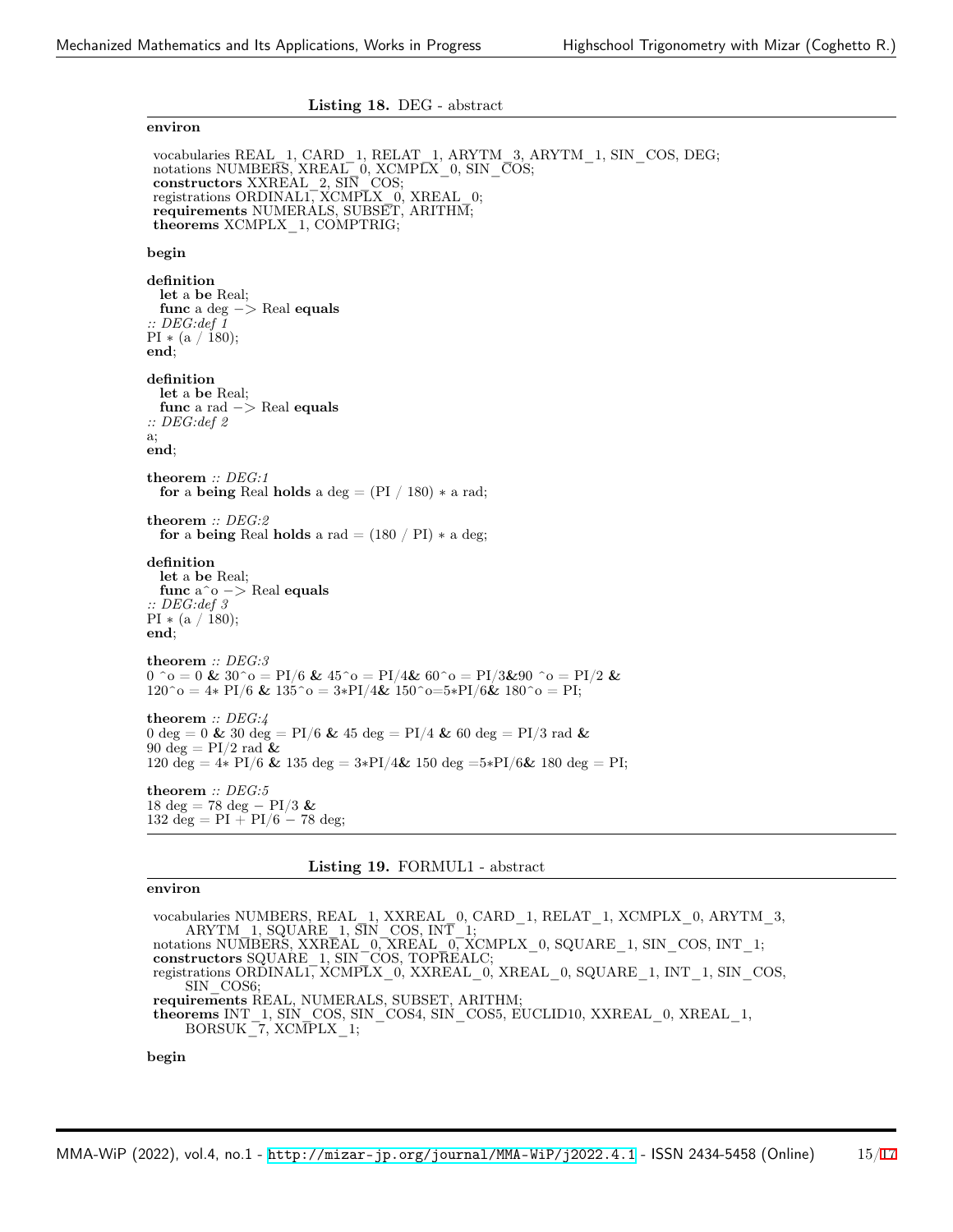reserve a,x,th,th1,th2 for Real;

theorem *:: FORMUL1:1*  $(\cos(th))^2+(\sin(th))^2=1$  &  $(\cos(th))*(\cos(th))+(\sin(th))*(\sin(th))=1;$ theorem *:: FORMUL1:2*  $\sin(th1+th2)=(\sin(th1)) * (\cos(th2)) + (\cos(th1)) * (\sin(th2))$  &  $\cos(th1+th2)=(\cos(th1)) * (\cos(th2)) - (\sin(th1)) * (\sin(th2));$ theorem *:: FORMUL1:3*  $sin(2*x) = 2*sin(x)*cos(x);$ theorem *:: FORMUL1:4* sin(th1)*−*sin(th2)= 2∗(cos((th1+th2)/2)∗sin((th1*−*th2)/2)); theorem *:: FORMUL1:5* sin(th1)+sin(th2)= 2∗(cos((th1*−*th2)/2)∗sin((th1+th2)/2)); theorem *:: FORMUL1:6* cos(0)=1 & sin(0)=0 & cos(*−*th)=cos(th) & sin(*−*th)=*−*sin(th); theorem *:: FORMUL1:7* cos(2∗x)=(cos(x))^2*−*(sin(x))^2 & cos(2∗x)=2∗(cos(x))^2*−*1 & cos(2∗ x)=1*−*2∗(sin(x))^2; theorem *:: FORMUL1:8* cos (PI*−*a) = *−* cos a; theorem *:: FORMUL1:9* cos(th1)+cos(th2)= 2∗(cos((th1+th2)/2)∗cos((th1*−*th2)/2)); theorem *:: FORMUL1:10* cos(th1)*−*cos(th2)= *−*2∗(sin((th1+th2)/2)∗sin((th1*−*th2)/2)); theorem *:: FORMUL1:11* cos(0)=1 & sin(0)=0 & cos(*−*th)=cos(th) & sin(*−*th)=*−*sin(th); theorem *:: FORMUL1:12*  $\sin(th+2*PI) = \sin(th) \& \cos(th+2*PI) = \cos(th) \&$  $\sin(\text{PI}/2-\text{th}) = \cos(\text{th})$  &  $\cos(\text{PI}/2-\text{th}) = \sin(\text{th})$  &  $\sin(\text{PI}/2+\text{th}) = \cos(\text{th})$  &  $\cos(\text{PI}/2+\text{th}) = -\sin(\text{th}) \& \sin(\text{PI}+\text{th}) = -\sin(\text{th}) \&$  $cos(PI+th) = -cos(th);$ theorem *:: FORMUL1:13*  $sin(PI/6) = 1/2;$ begin theorem *:: FORMUL1:14* for a,b,c being Real st  $0 < a \& 0 < b \& 0 < c \& a + b + c = PI/2$  holds  $a < PI/2$ ; theorem *:: FORMUL1:15* for a,b,c being Real st  $0 < a \& 0 < b \& 0 < c \& a + b + c = PI/2$  holds  $a < PI/2$  &  $b < PI/2$  &  $c < PI/2$ ; theorem *:: FORMUL1:16* for a being Real st  $0 < a < PI/2$  holds  $cos(a) < 0;$ begin

theorem *:: FORMUL1:17* for a,b,c,d,e,f being Real holds  $(a / b) * (c / d) * (e / f) = (a * c * e) / (b * d * f);$ theorem *:: FORMUL1:18* for a being Complex st  $a \leq 0$  holds  $a / a = 1$ ;